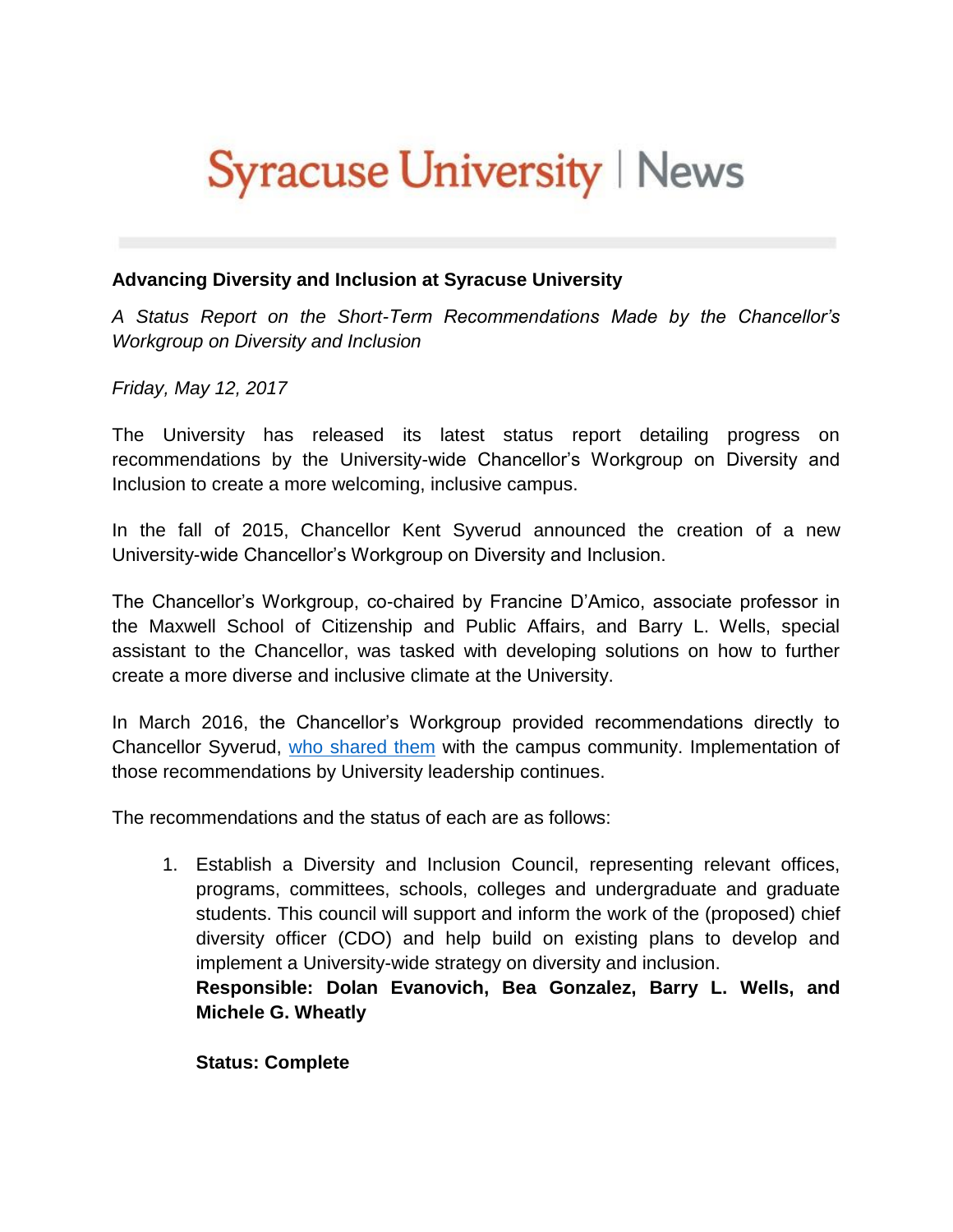The Chancellor appointed a University-wide Council on Diversity and Inclusion on November 29, 2016. The SU Council on Diversity and Inclusion will be the primary advisory committee to the Chancellor on matters of diversity and inclusion. The council will also serve as a resource to academic and administrative units. The priorities of the council will be to review and advise on critical diversity and inclusion matters, including but not limited to issues related to campus climate, implementation of recommendations from the Chancellor's Workgroup on Diversity and Inclusion, and additional steps related to increasing the diversity of students, faculty and staff.

2. Establish an Ombuds Office and official ombudsperson whose mandate is to serve as an informal, confidential resource for all faculty, staff and students. **Responsible: Michele G. Wheatly**

### **Status: In Process**

The Office of the Provost has reviewed the International Ombudsman Association (IOA) Code of Ethics and Standards of Practice and is currently investigating best practices for ombudsperson services at peer universities. The office made a preliminary recommendation in fall 2016. Further vetting of the recommendation continued in spring 2017 and will continue into summer 2017, including discussion with key members of the University Senate, the Office of Graduate Studies and a representative of the Graduate Student Organization. Final recommendations will be submitted by June 30, 2017.

3. Restore staffing positions at the Slutzker Center for International Services and the Native Student Program to previous levels to meet the urgent needs of their constituents. Reinstate the position of assistant provost for equity and inclusion/associate dean of the Graduate School.

**Responsible: Dolan Evanovich and Michele G. Wheatly**

## **Status: In Process**

The Office of the Provost and the Division of Enrollment and the Student Experience are currently following the recommendations of the Workgroup on Internationalization of the Academic Strategic Plan and Oversight Committee (ASPIOC). The workgroup's recommendations entail multiple leadership and staffing proposals. These proposals include strengthening staffing of the Slutzker Center to enhance the University's capacity to recruit and welcome international faculty and staff. The Office of the Provost continues its analysis of staffing needs in consultation with the leaders of the Slutzker Center, SU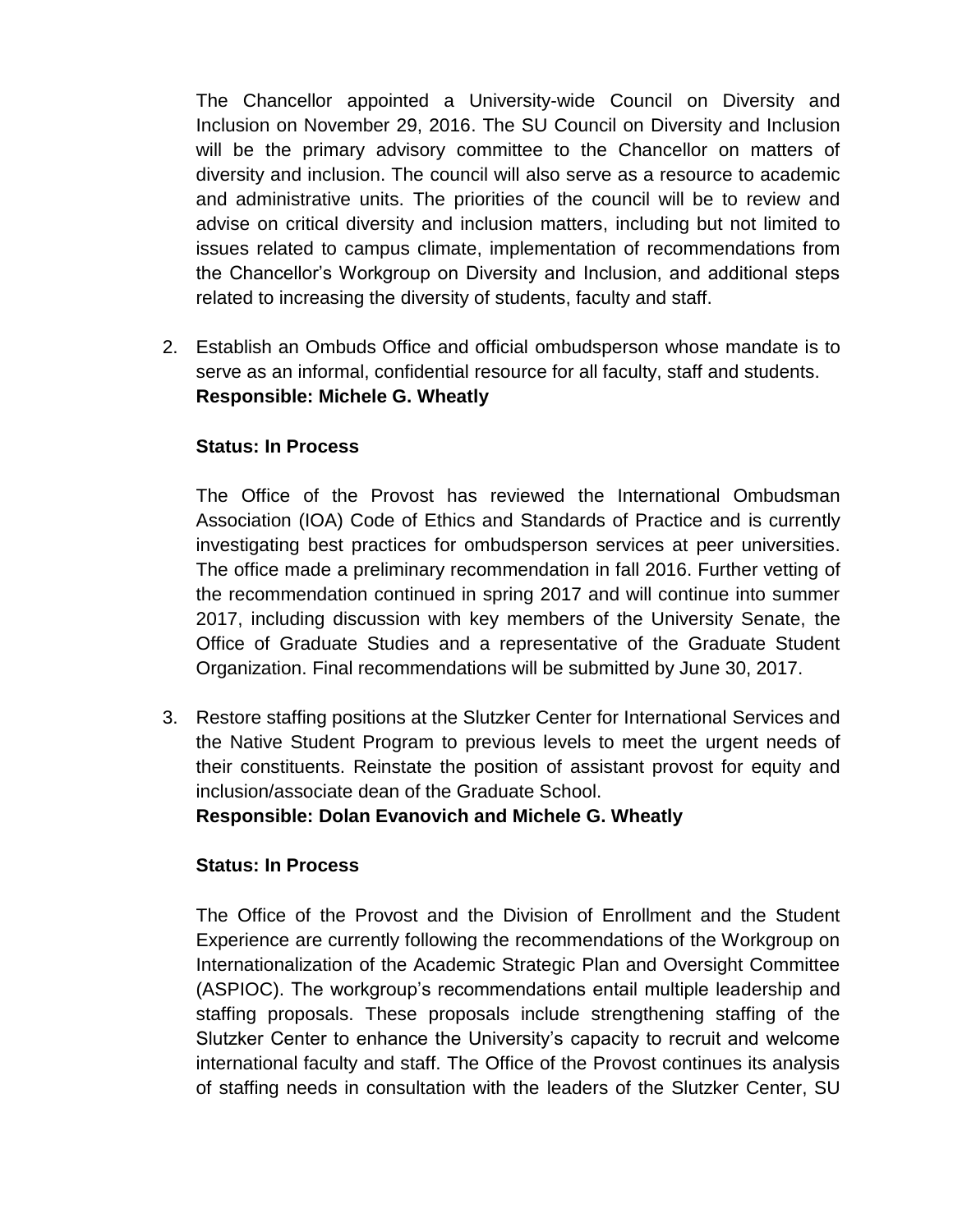Abroad and the Workgroup on Internationalization. The office will complete this analysis and initiate new searches prior to November 1, 2016.

The University has funded a graduate student to support the assistant director of the Native Student Program during the 2016-2017 academic year in order to avoid disruption of critical supportive services to Native students. The student assistant will work closely with the assistant director to provide academic support, programming and counseling for students in the program. Additional data collection and analysis will be completed by the Office of the Provost and the Division of Enrollment and the Student Experience to address staffing needs for 2017-2018.

The Office of the Provost will follow the Academic Strategic Plan by enhancing the scope and reach of the Office of the Vice President for Research (OVPR) as recommended by the research and discovery workgroup of ASPIOC. Following a need analysis in September 2016 and preparation of a job description, the office will establish new senior staffing at the Graduate School by October 31, 2016, to work in partnership with the vice president for research. Responsibilities for new OVPR staff include planning, coordinating and executing pipeline success programs for women and historically underrepresented students across scholarly disciplines.

4. Offer free tutoring for all undergraduates across campus to address inequities and to support and retain undergraduates from marginalized and underrepresented groups.

**Responsible: Michele G. Wheatly**

### **Status: In Process**

The Provost has followed the Academic Strategic Plan and established a method for campuswide provision of academic success programming. Specifically, the University has launched the Center for Learning and Student Success (CLASS), operating in Bird Library and directed by Margaret Usdansky. CLASS offers such academic support services as individual tutoring, group tutoring and assistance with study skills. Free group tutoring offerings will be expanded during the 2017–2018 academic year and a set of free one-on-one tutoring options for designated historically difficult courses will be launched for fall 2018. Visit class.syr.edu for additional information.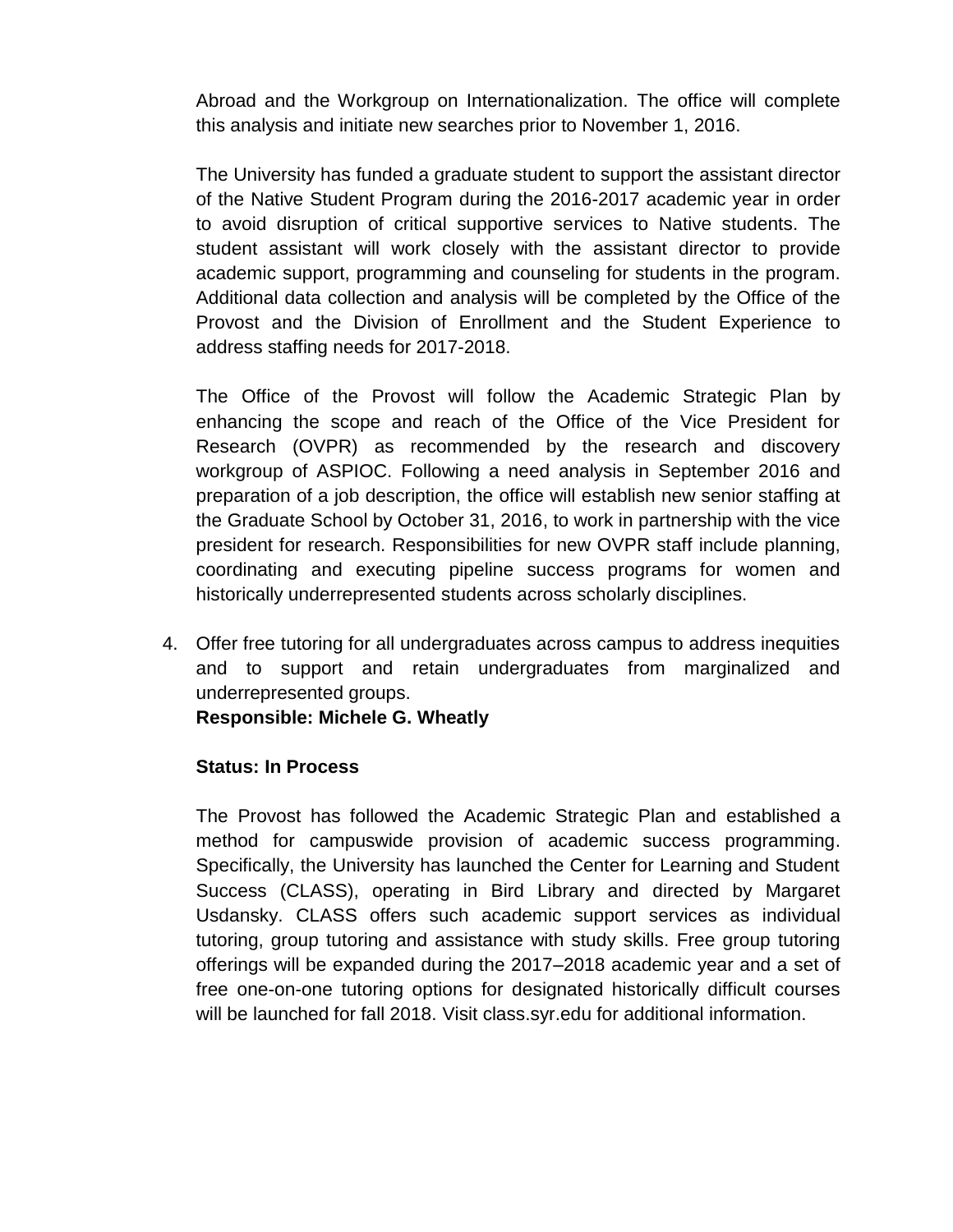5. Adopt a Universitywide policy on Information and Communication Technology (ICT) accessibility. Within Information Technology Services, hire permanent, full-time staff who focus solely on ICT accessibility and assistive technology. **Responsible: Andrew R. Gordon and Michele G. Wheatly**

## **Status: In Process**

Following a review of the draft policy by the Provost and the senior vice president and chief human resources officer (CHRO), the IT Accessibility Task Force hosted a series of forums and discussions throughout the spring 2017 semester to discuss the proposed policy. The fourth and final ICT Open Forum was held at the end of February 2017. Modifications to the draft policy were made based on feedback provided at the forums and submitted online. Additionally, the task force recommended that the University's chief information officer (CIO) and ADA coordinator be designated as co-chairs of the ICT Accessibility Compliance Committee, the administrative body established to grant or deny requests for exceptions to the policy. The updated policy has been reviewed by the Provost and SVP and CHRO and it has been submitted to the Office of University Counsel to proceed with formal approvals.

Although many areas of comment have been addressed in the final draft, the cost for full implementation of the policy will be high. They include costs for ensuring that all electronic materials, courses, websites and programs are fully accessible, and CART and ASL are available at every activity regardless of size, request or established need. The task force has recommended and the Provost and SVP and CHRO agree that proceeding with implementation of the policy outweighs waiting to allocate all necessary funds to comply with the new policy. In addition, upon recommendation of the task force, the Provost has agreed to pilot a Course Design Seed Grants program in the amount of \$50,000 that would allow five faculty to receive financial support to convert their course materials to full accessibility.

As noted in previous updates, ITS has a dedicated person handling technology accessibility matters. In addition, the Division of Libraries has recently hired a dedicated technology support staff to directly assist with library-based technology accessibility matters.

6. Create a centralized budget for faculty/staff disability accommodations to promote inclusion and relieve individual schools and departments of the costs of such accommodations.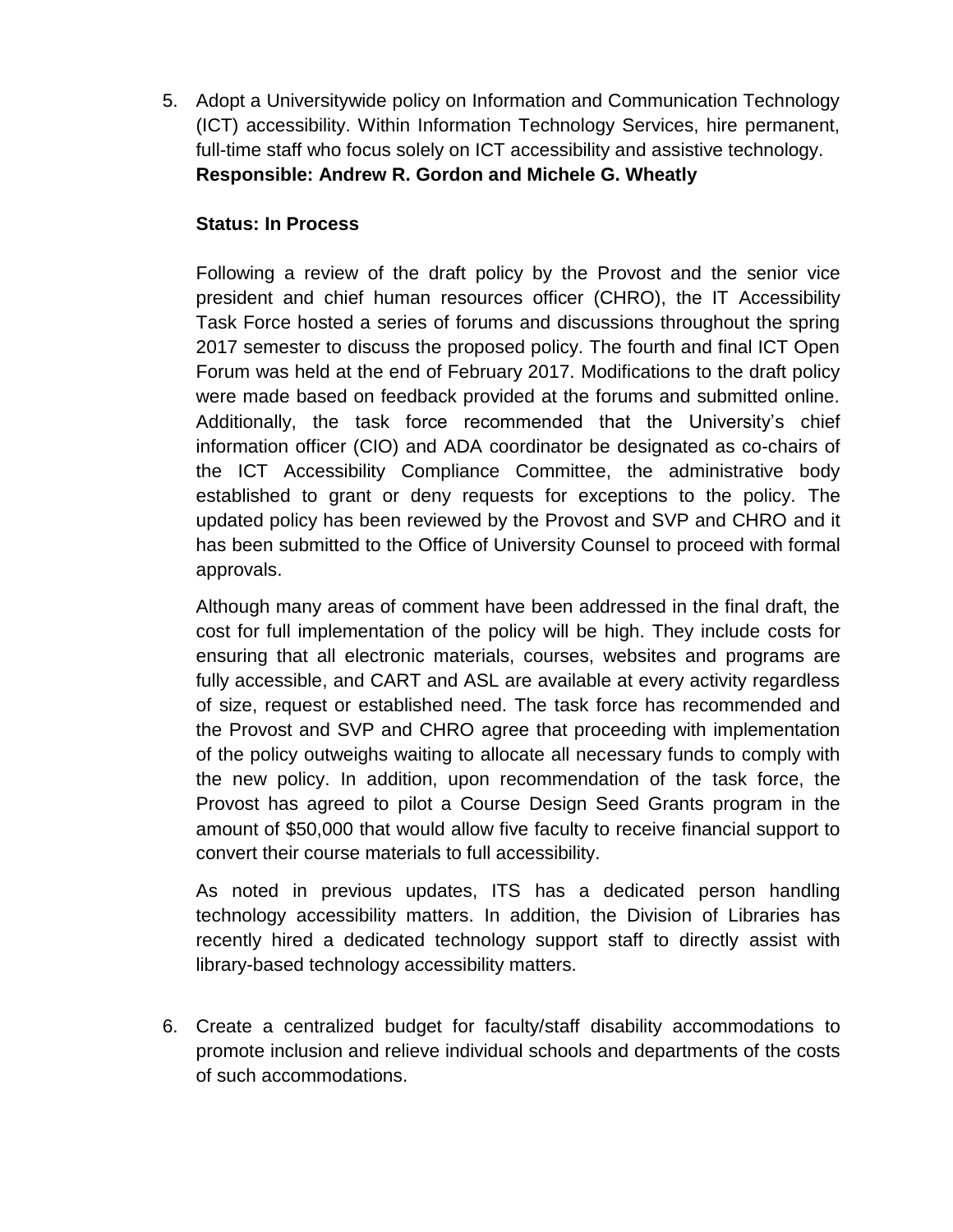## **Responsible: Andrew R. Gordon, Amir Rahnamay-Azar and Michele G. Wheatly**

## **Status: Complete**

A central University fund was established in September 2016 to assist sponsoring schools, colleges, other responsibility centers and administrative support units to pay for faculty or staff accommodations that are identified as reasonable and necessary under the Americans with Disabilities Act (ADA). To qualify for such funding:

- 1. The University's ADA coordinator will make a determination that a reasonable accommodation is required for the faculty or staff member.
- 2. The cumulative accommodation expense incurred for each center or support unit must exceed an annual dollar threshold of \$2,000.
- 3. Any request for expenses in excess of \$20,000, will be reported by the ADA coordinator to Andrew R. Gordon, Amir Rahnamay-Azar and Michele G. Wheatly for joint consideration and approval before the expense is incurred.

The Office of Budget and Planning is tracking total expenses charged to the central funding source during fiscal year 2017 to establish the baseline recurring budget for fiscal years 2018 and beyond.

7. Commit appropriate and permanent financial support for the Women in Science and Engineering (WiSE) program. Merge WiSE with SU-ADVANCE. Over the longer term, consider whether these personnel and principles can be extended to support the diversification of other fields (e.g., architecture, philosophy).

**Responsible: Michele G. Wheatly**

## **Status: Complete**

The SU-ADVANCE program has been funded since 2010 by the National Science Foundation and has remaining funding to be expended during fiscal year 2017. As federal funding winds down, the best practices of the ADVANCE project for faculty professional development will be disseminated across campus under the direction of the Office of the Provost. Some activities of WISE pertain mainly to women faculty in STEM fields. The Office of the Provost will undertake these functions starting in 2017. Additional activities of WISE pertain to women students in the University's STEM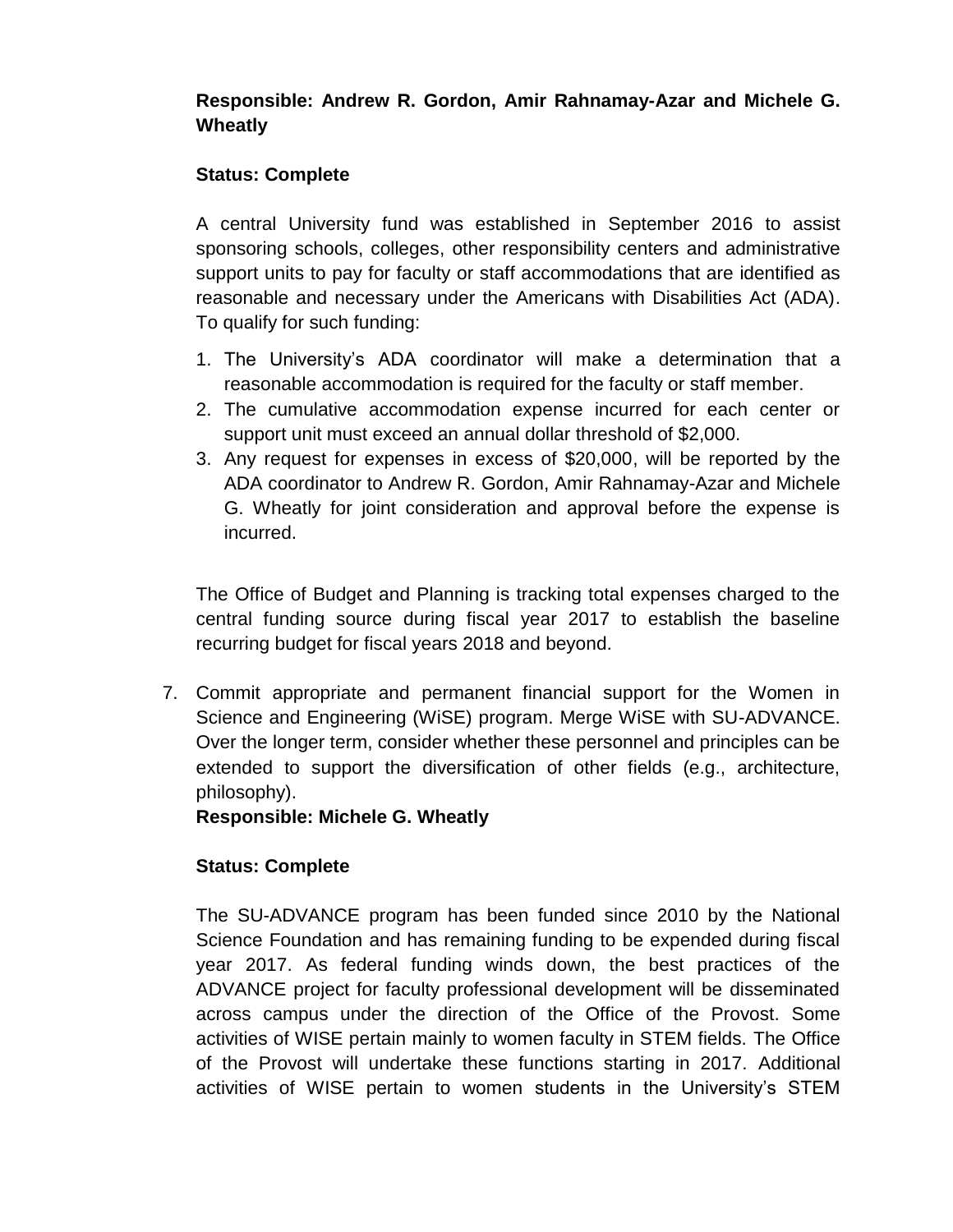educational programs. The Office of the Vice President of Research will undertake a campuswide effort to foster persistence for women and historically underrepresented students through an emphasis on research, professional development and programming to build strong communities and social networks.

The staff of SU-ADVANCE will move into the Office of Faculty Affairs and will continue to focus on the issues that have been a cornerstone of the program since its inception and will broaden its reach to enhance professional development programming and opportunities for all faculty. The associate provost for faculty affairs has met with the leaders of WISE and will continue to support the mission of the initiative through ongoing programming within the Provost's Office.

8. Require attention to diversity and inclusion as key components of all faculty and staff evaluations, CV updates and tenure and promotion decisions. Require an expanded statement on diversity and inclusion in all syllabi. **Responsible: Andrew R. Gordon and Michele G. Wheatly**

#### **Status: In Process**

Developing new processes/criteria for personnel evaluations differs greatly between faculty versus staff. In fall 2016, the Provost initiated discussions with the Senate Committee on Diversity, the Senate Committee on Appointment and Promotions, and other Senate committees concerning diversity and inclusion criteria for tenure and promotion. Following robust discussion, the stakeholders agreed that the Provost's Office will revise the annual CV update form to include a question inviting faculty members to share how they have included attention to diversity and inclusion issues in their teaching, research, and service. Continued attention will be paid to the issue to include future discussion about incorporating diversity and inclusion in reviews of faculty performance. The Provost's Office will complete its work on this initiative by June 1, 2017.

The Office of Human Resources prepared a short set of guidelines for distribution by schools, colleges and units that were distributed in the fall of this academic year. Moreover, the senior HR business partners have been providing advice and counsel to each of the schools, colleges and units about incorporating diversity and inclusion efforts in the normal course of their daily work and operations. In addition to informal discussion groups on diversity and inclusion in staff, departmental and leadership meetings, a number of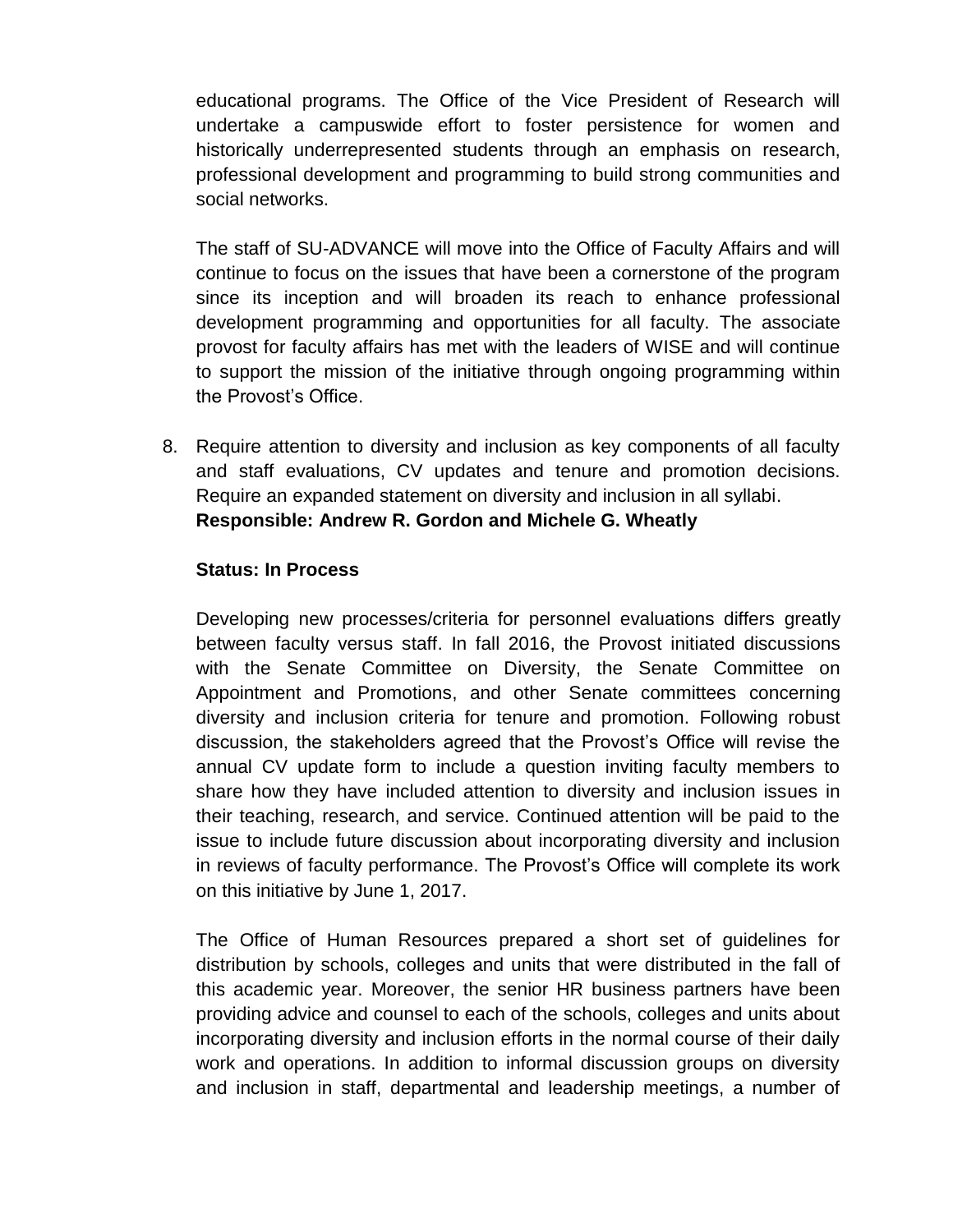formal training programs were established to emphasize the importance of diversity and inclusion. Some of these efforts include a series of formal training sessions led by the Office of Equal Opportunity, Inclusion and Resolution Services (EOIRS) on Managing Bias, Cultural Communication and the Value of Variety; supervisor training on Performance Partnership led by Human Resources with a placed emphasis on diversity and inclusion competence: and "Implicit Bias" training conducted by Bryant Marks, professor of psychology and director of the Program for Research on Black Male Achievement at Morehouse College, for a full day for officers of the Department of Public Safety and a separate, several-hour faculty development program sponsored by the Office of Faculty Affairs.

9. Strengthen the systems, publicity and resources for the STOP BIAS reporting system. The Division of Student Affairs and the Office of Equal Opportunity, Inclusion and Resolution Services should address any existing gaps in resources available to those who experience bias, discrimination or harassment. For example, increase education of faculty, staff and students about how to respond to bias incidents and concerns.

**Responsible: Dolan Evanovich and Andrew R. Gordon**

## **Status: Complete**

The STOP BIAS effort and reporting system has received significant attention and promotion throughout the academic year. The STOP BIAS reporting system is prominently displayed on a number of redesigned websites, including the University, the Advancing Diversity and Inclusion, and the Equal Opportunity, Inclusion and Resolution Services websites. In addition, the Office of Residence Life and Office of Student Rights and Responsibilities promotes the STOP Bias reporting systems throughout the academic year.

In a series of 14 training workshops being led by the Office of Equal Opportunity, Inclusion and Resolutions Services, first piloted in the fall semester, the STOP BIAS reporting system was prominently discussed and promoted throughout the spring semester.

Moreover, recommendations to address gaps in awareness and understanding have been included in the Recommendations of the Syracuse University Climate Assessment Planning Committee and will be implemented by the start of the 2017-2018 academic year.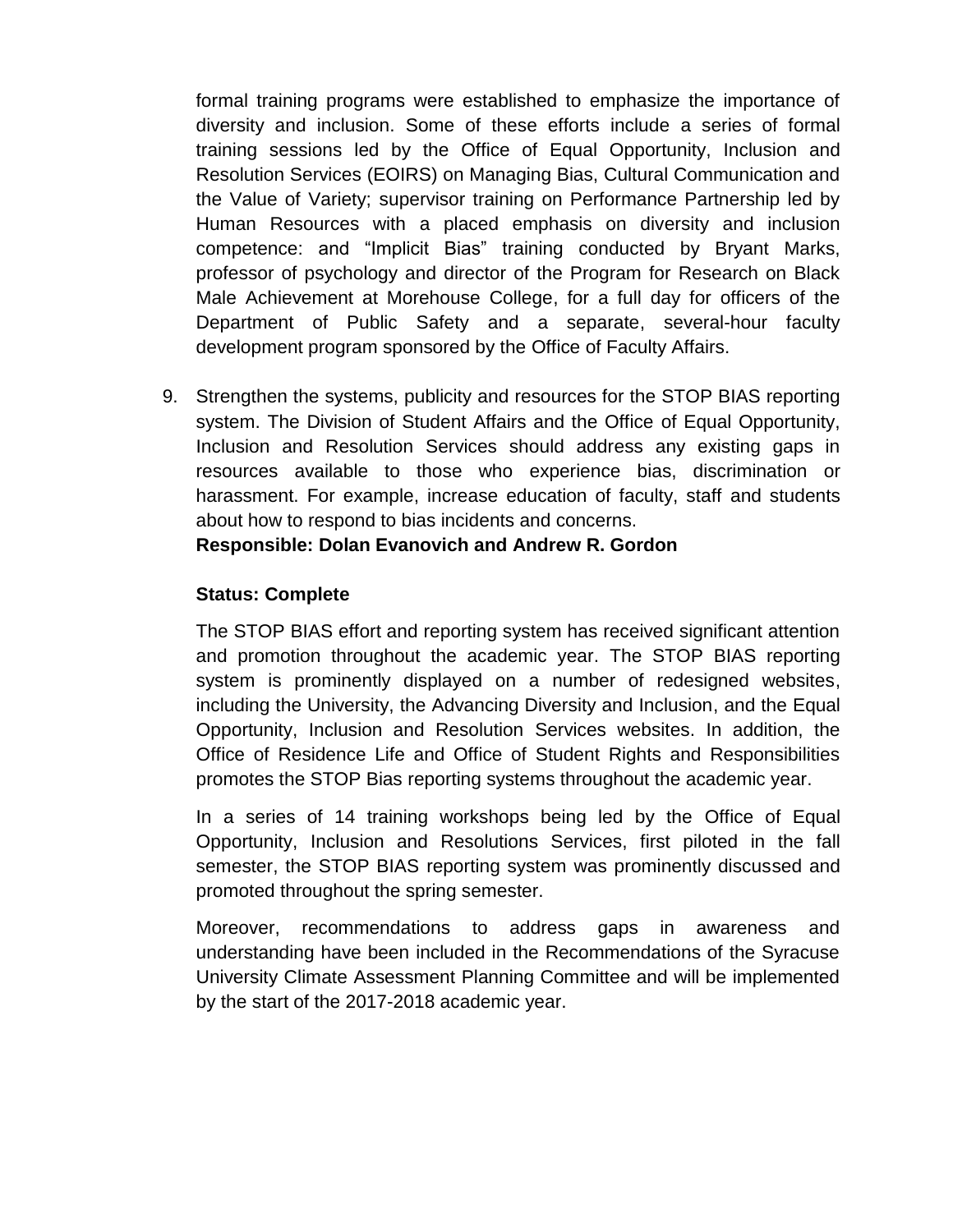10. Enhance orientation and onboarding for international students, faculty and staff, so they are aware of the full range of programs, services and resources available to them.

**Responsible: Dolan Evanovich, Daniel J. French and Michele G. Wheatly**

## **Status: In Process**

Partly in response to this recommendation, the Office of First-Year and Transfer Programs and the Slutzker Center for International Services partnered last year to enhance orientation for incoming fall 2016 undergraduate international students. These programming improvements were made possible by \$10,000 allocated from the Division of Student Affairs to hire a full-time graduate student during summer 2016. An optional preorientation program has already been established to allow international student early arrivals to attend orientation sessions prior to Syracuse Welcome. Half of the incoming international first-year class (250 students) is now currently participating in this new option. In addition, international students spend more time in on-campus facilities, such as the Schine Student Center, which is the hub of Syracuse Welcome activity.

The Slutzker Center for International Services will offer a summer preorientation mentoring program for first-year and transfer students, an online summer pre-arrival video, and web-based orientation programs. Daily small group encounters and new student arrival seminars will be modified to provide additional language support for those who need it. As of August 1, the Office of First-Year and Transfer Programs will implement recommendations of the Internationalization Council to further enhance orientation for international students.

11. Improve New Student Orientation to deepen understandings and forge relationships across racial, ethnic, religious and other lines. Create a Syracuse Reads Program and consider the selection of books, such as Ta-Nehisi Coates' "Between the World and Me," that foster a sense of understanding and inclusion. Follow such readings with small group meetings facilitated by diversity educators.

**Responsible: Dolan Evanovich and Michele G. Wheatly**

## **Status: In Process**

Starting in September 2017, the Office of Learning Communities will pilot a diversity reading program for first-year students in association with learning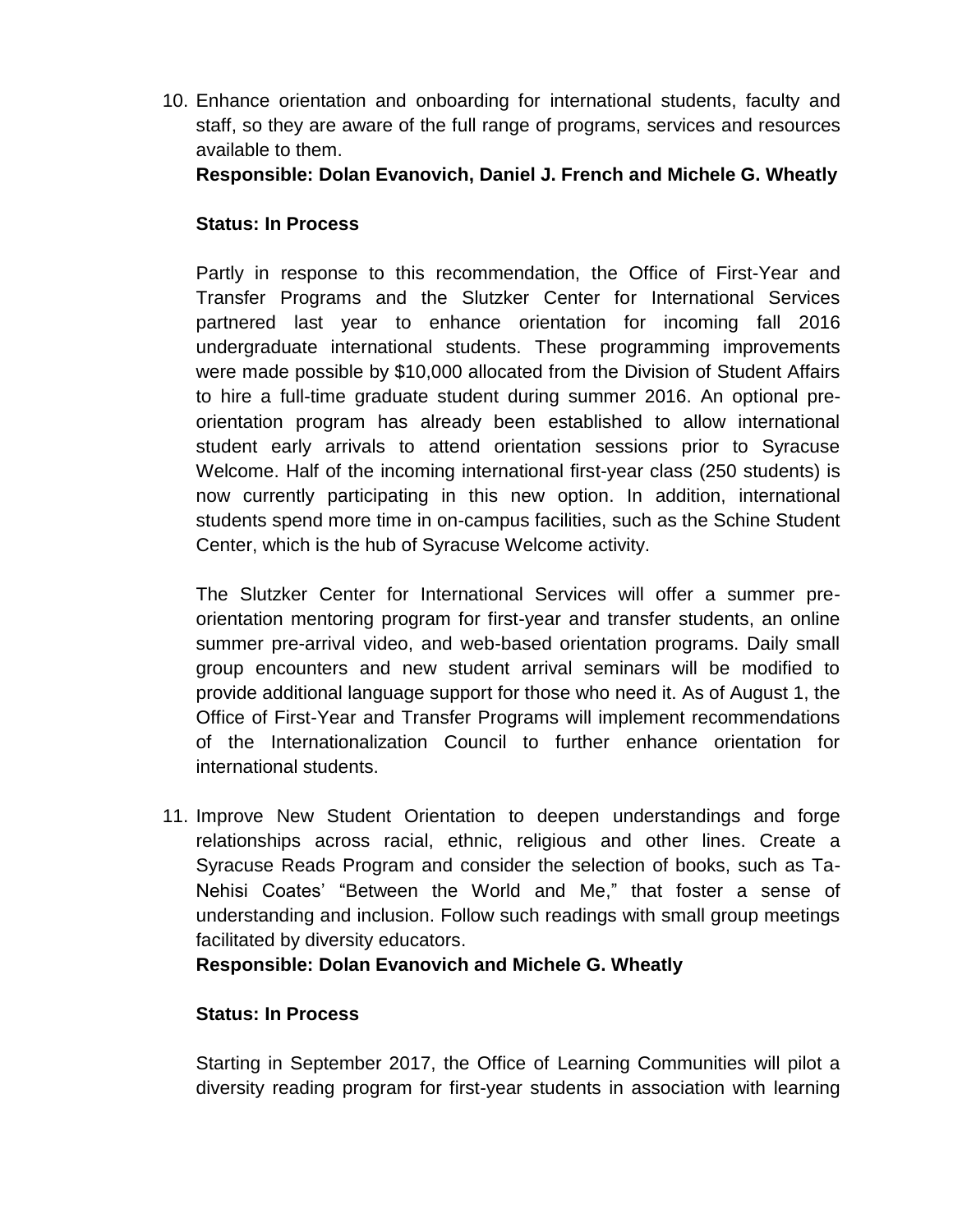communities programming. During this pilot activity, the Office of Learning Communities will conduct student learning outcomes assessment to establish evidence of the effectiveness of the program. At the close of academic year 2017–2018, leaders from the Office of the Provost and the Office of Residence Life will convene to examine this evidence and consider how to expand and sustain the program. In the long term, and in the line with the Academic Strategic Plan, this approach will dovetail with other curriculum enhancement efforts such as the Syracuse Core 4+4.

12. Conduct a comprehensive accessibility audit of University spaces and update the Campus Access Map, including all-gender bathrooms. **Responsible: Andrew R. Gordon, Amir Rahnamay-Azar, and Peter E. Sala**

### **Status: In Process**

The accessibility audit is currently underway with an anticipated completion date of June 15, 2017. All 9 million square feet of University buildings will be included in the University's Overall Campus Facilities Conditions Assessment. This assessment is expected to identify any and all physicals barriers to access in University buildings and on its grounds. Staff in Campus Planning, Design and Construction (CPDC) and EOIRS, have identified an external company that will use the data gathered to develop a Physical Access Plan.

13. Acknowledge at all major public events on campus that Syracuse University sits on Native land. Fly the Haudenosaunee flag wherever the American flag is flown on campus (e.g., the Carrier Dome, Goldstein Student Center). Make sure dedications and invocations at University events are nondenominational. **Responsible: Dolan Evanovich, Kevin Quinn, and Peter E. Sala**

### **Status: Complete**

CPDC has installed the Haudenosaunee flag in the Carrier Dome and has dedicated one of three flag poles at Manley to permanently fly it as well. Physical Plant has installed new flag poles at Hendricks Chapel, Physical Plant, the Carriage House, Goldstein Student Center and the Skytop Office building.

An appropriate statement was developed on May 6, 2016, which acknowledges that Syracuse University sits on Native land. It has been disseminated to relevant event organizers for use at major public events on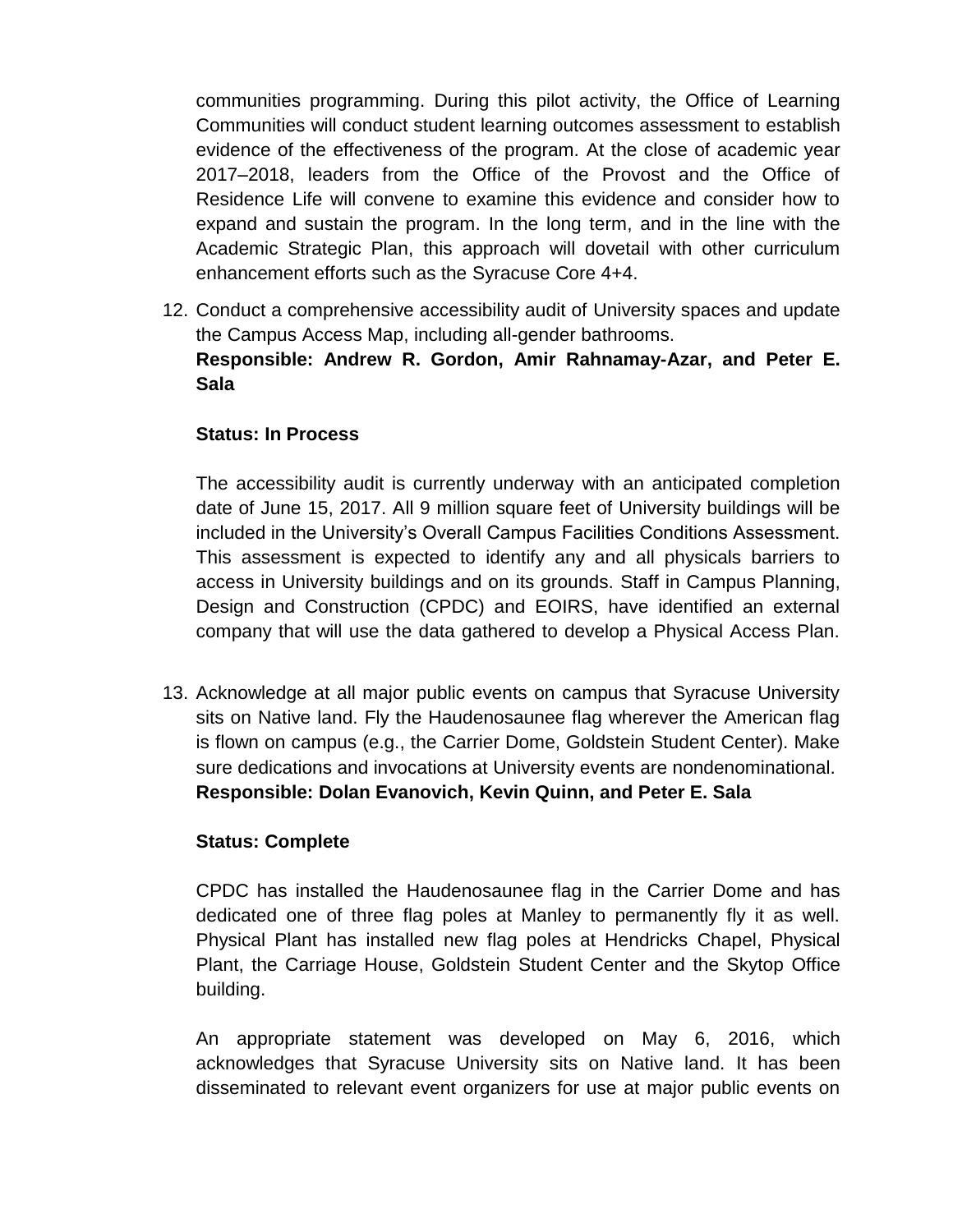campus (e.g., Commencement, Annual Martin Luther King, Jr. Celebration Dinner). Chancellor Syverud used this statement during his welcoming comments at New Student Convocation on August, 25, 2016.

14. Institute Indigenous Peoples Day as a campus initiative to honor Indigenous history and culture on the second Monday of October.

**Responsible: Bea Gonzalez and Candace Campbell Jackson**

## **Status: In Process**

Columbus Day is not a Syracuse University recognized holiday nor does it appear on the Academic Calendar. The indigenous students of Syracuse University have been celebrating Indigenous Peoples' Day on campus for several years. A request for institutional support and recognition honoring the history and culture of indigenous people, with particular interest in the Haudenosaunee Confederacy and our location on the ancestral lands of the Onondaga, was submitted to the SU administration. The Indigenous Students at Syracuse (ISAS) and the Indigenous Graduate Students (IGS) will be planning and sponsoring events, raising awareness and creating dialogue on campus to continue discussions around indigenous worldviews, cultures and histories. Syracuse University will work with ISAS and IGS to outline a process for a campuswide dialogue, modeled after the process at Brown University, to build awareness of and support for adding Indigenous Peoples' Day to the academic and University calendar and to develop an institutional practice of recognizing Indigenous Peoples' Day on calendars published on campus. The University will support ISAS and IGS in their planning efforts for Indigenous Peoples' Day events being planned for October 9, 2017.

15. Compile an online inventory of diversity and inclusion programs and activities across campus. Create a Diversity Portal—with links to this resource and the central University calendar—to provide extensive information on Syracuse's efforts to foster a richly diverse and inclusive learning community. **Responsible: Bea Gonzalez, Kevin Quinn, and Barry L. Wells**

### **Status: Complete**

This recommendation has been followed. The Advancing Diversity and Inclusion website will provide a portal to the curricular and co-curricular programs, activities, services, offices, groups and other resources available to advance and sustain a richly diverse and inclusive learning environment at Syracuse. The 90-plus page site will feature information from schools,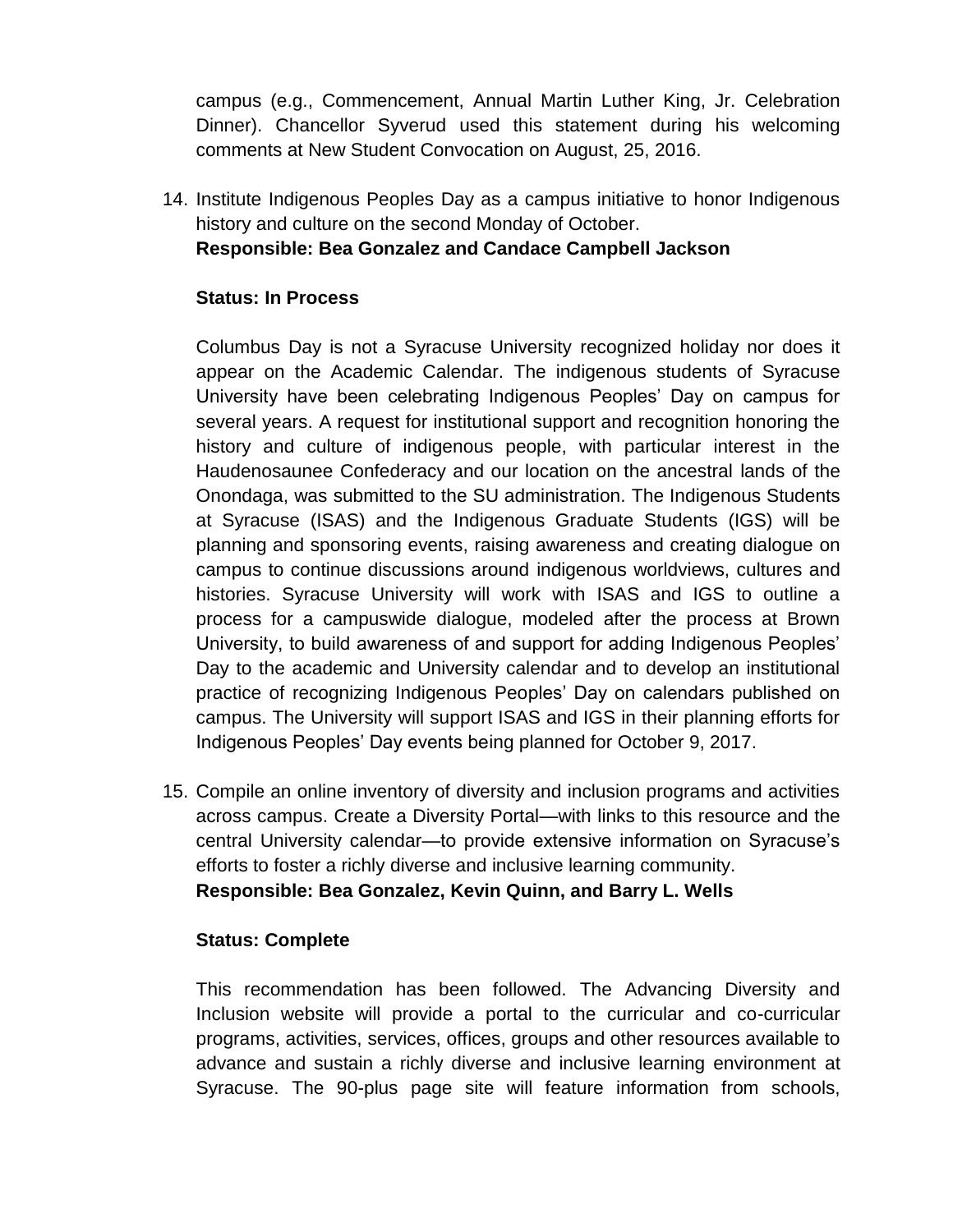colleges and administrative units along with research, reports, upcoming lectures, videos, current news and events with a link to the central University calendar. This website is designed to support and implement the recommendations of the Express Yourself Diversity and Inclusion Committee, the Senate Committee on Diversity, and others. The Advancing Diversity and Inclusion at Syracuse website, which can be found at diversity.syr.edu, was launched on September 1, 2016.

16. Conduct a needs analysis of how to make American Sign Language and CART services available for all University events. Consider hiring one or more full-time American Sign Language interpreters, as determined by the analysis. **Responsible: Michele G. Wheatly**

## **Status: Complete**

The Information and Communication Technology (ICT) Accessibility Policy Task Force, in collaboration with Information Technology Services (ITS), completed the review and assessment of the 34 most commonly used University event spaces (excluding the Carrier Dome) and concluded that 12 of those spaces already have technology infrastructure that will support CART services, and the remaining 22 spaces (15 categorized as Registrar, and 7 as captive) require technology infrastructure upgrades to support CART services. Some of those upgrades will be included as part of planned (capital) space improvement projects, and the remainder will be addressed through separate coordinated project efforts.

The task force is working with members of the Chancellor's Executive Team to finalize and implement the proposed policy and subsidiary recommendations. Of particular importance is the creation of a Universitywide process to communicate the new policy to key campus stakeholders and ensure broad implementation and compliance over the long-term.

17. Offer transportation to La Casita and other community sites to give students physical and curricular access to important aspects of the Syracuse community.

### **Responsible: Bea Gonzalez and Amir Rahnamay-Azar**

### **Status: Complete**

La Casita will become a recognized stop on the Connective Corridor on the first day of classes for the fall 2017 semester. The Division of Enrollment and the Student Experience will work with the Mary Ann Shaw Center for Public